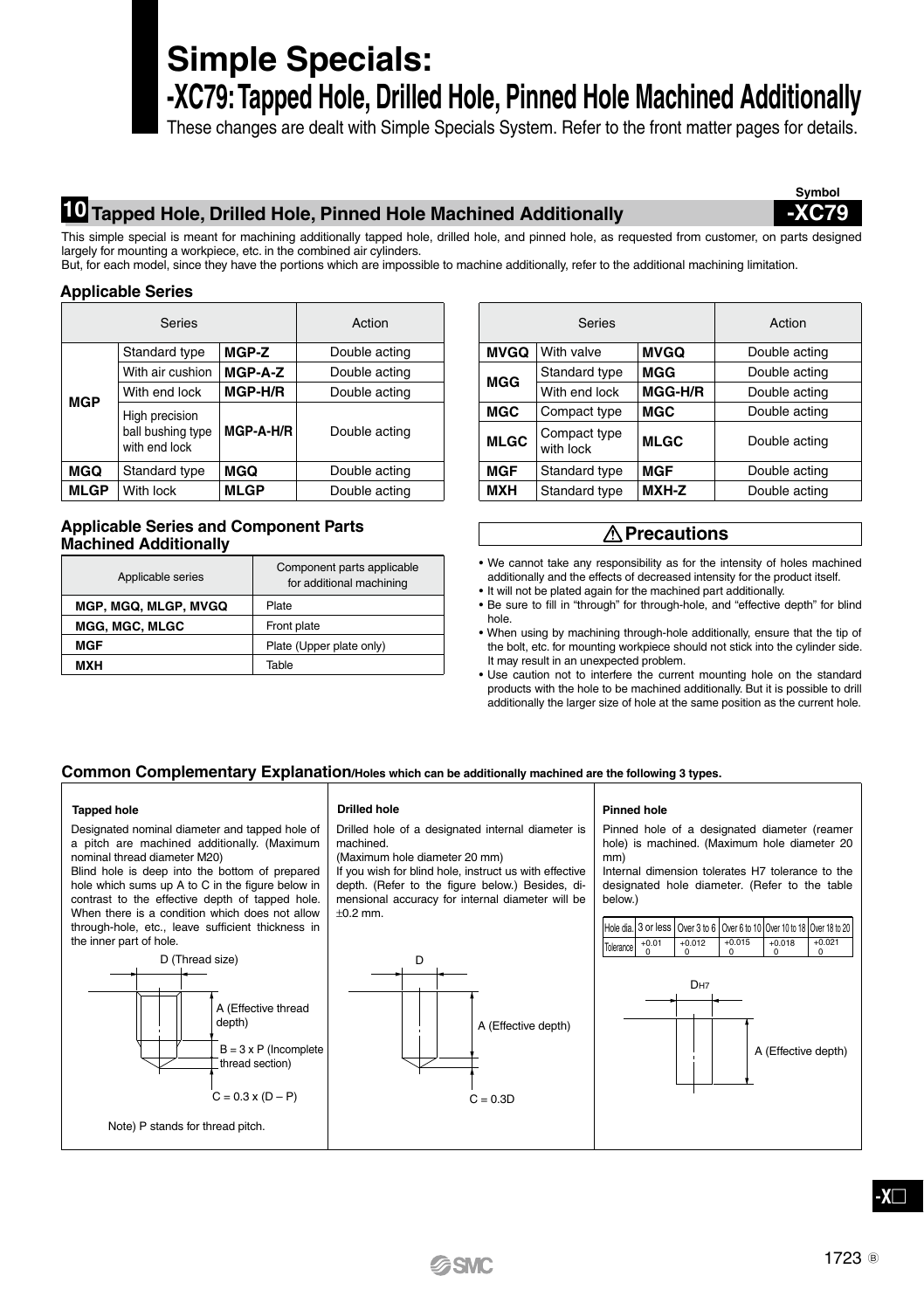# **Simple Specials:**

**-XC79: Tapped Hole, Drilled Hole, Pinned Hole Machined Additionally**

These changes are dealt with Simple Specials System. Refer to the front matter pages for details.

# **Tapped Hole, Drilled Hole, Pinned Hole Machined Additionally**

## Limitation for Machining Additionally/Since the slanted lines denote the restricted range for machining additionally, design the dimensions, referring to below





**Dimensional Range Not Possible to Machine Additionally** (mm)

**Dimensional Range Not Possible to Machine Additionally** (mm)

| Bore size (mm) | A  | в  | C   |
|----------------|----|----|-----|
| 12             | 8  | 11 | 41  |
| 16             | 10 | 13 | 46  |
| 20             | 12 | 15 | 54  |
| 25             | 14 | 21 | 64  |
| 32             | 25 | 25 | 78  |
| 40             | 25 | 25 | 86  |
| 50             | 30 | 30 | 110 |
| 63             | 30 | 30 | 124 |
| 80             | 34 | 34 | 156 |
| 100            | 42 | 42 | 188 |

## **MGG series MGC/MLGC series**



| Dimensional Range Not Possible to Machine Additionally (mm) |     |      |    |    |      |  |
|-------------------------------------------------------------|-----|------|----|----|------|--|
| Bore size (mm)                                              | А   | в    | С  | D  | Е    |  |
| 20                                                          | 70  | 17.5 | 9  | 24 | 12.5 |  |
| 25                                                          | 85  | 20   | 13 | 31 | 13   |  |
| 32                                                          | 91  | 23   | 13 | 31 | 19   |  |
| 40                                                          | 114 | 29   | 19 | 36 | 23   |  |
| 50                                                          | 132 | 34   | 19 | 44 | 29   |  |
| 63                                                          | 156 | 38   | 19 | 44 | 30   |  |

   

   



## **MGC Dimensional Range Not Possible to Machine Additionally** (mm)

| Bore size (mm)                                                    | А  | в  | С  | D    |  |
|-------------------------------------------------------------------|----|----|----|------|--|
| 20                                                                | 18 | 10 | 28 | 12.5 |  |
| 25                                                                | 23 | 13 | 36 | 12.5 |  |
| 32                                                                | 23 | 13 | 36 | 19   |  |
| 40                                                                | 27 | 15 | 42 | 23   |  |
| 50                                                                | 33 | 19 | 52 | 28   |  |
| MI CC Dimensional Range Not Possible to Machine Additionally (mm) |    |    |    |      |  |

| Bore size (mm) | А  | в  | С  | D  |  |  |
|----------------|----|----|----|----|--|--|
| 20             | 18 | 10 | 28 | 16 |  |  |
| 25             | 23 | 13 | 36 | 20 |  |  |
| 32             | 23 | 13 | 36 | 20 |  |  |
| 40             | 27 | 15 | 42 | 25 |  |  |